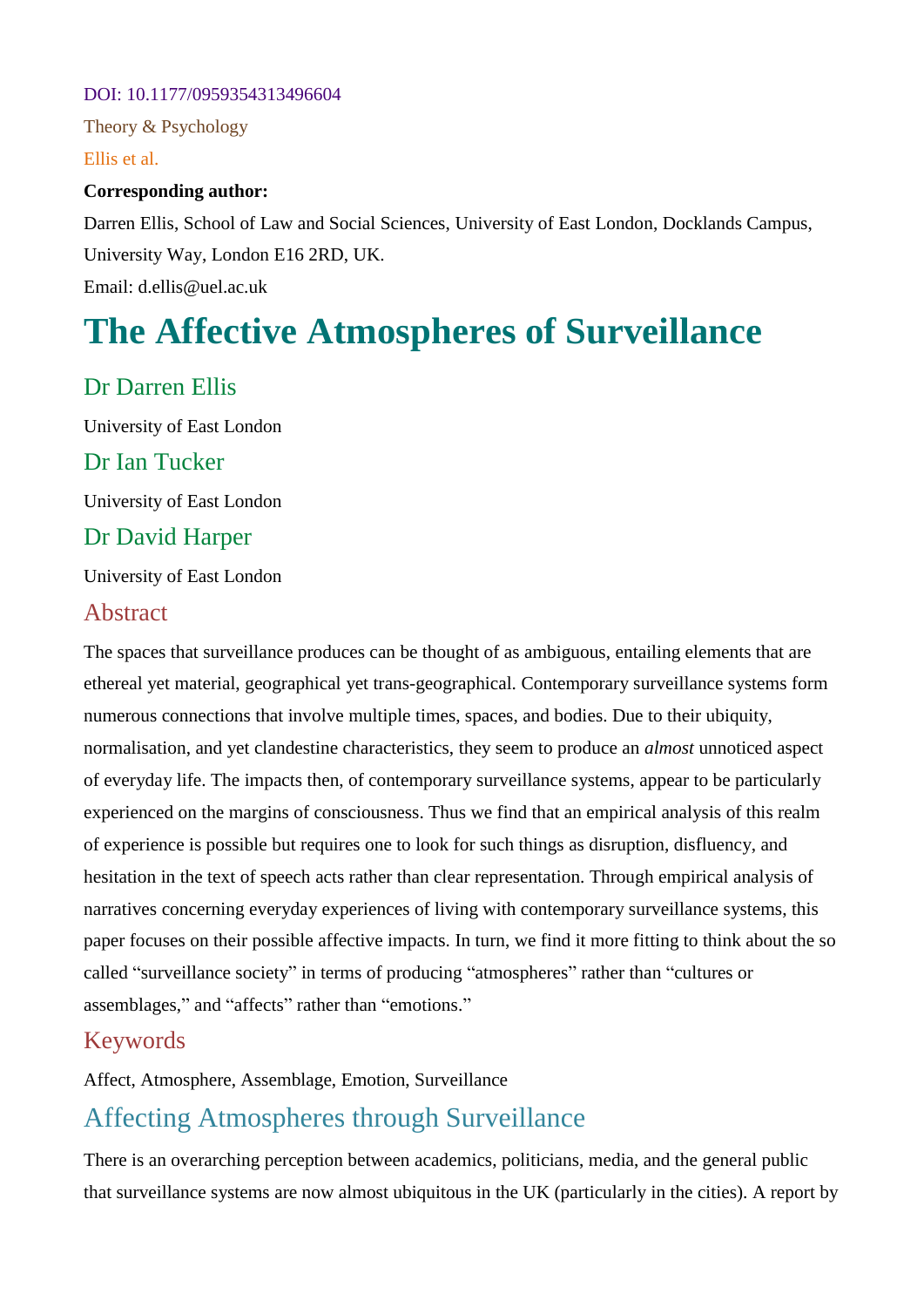the Surveillance Studies Network for the Information Commissioner (Wood, Ball, Lyon, Norris, & Raab, 2006) begins by stating "We live in a surveillance society" (p. 1). This refers not just to the multitude of CCTV cameras that are visible in public spaces, but a much wider set of complex infrastructure which processes personal data, such as: biometrics, communications records, and transaction details, among many other things. Lyon (2007) argues that to put all of these types of systems under the banner of the term "surveillance" is "potentially misleading" because it suggests a homogenisation of multifarious systems (p. 25). He then goes on to make the counterpoint, which, along with Haggerty and Ericson (2000) we agree with, that "contemporary surveillance is very much influenced by the apparent imperative to be joined-up. . . . The desire to create assemblages" (Lyon, 2007, p. 25). In other words, the digitisation of surveillance systems allows for its expansion through communications networks; thus not only are the forms of surveillance increasing but also their capacity to form new and complex links and networks which increases the flow of surveillance data. These complex surveillance infrastructure have been coined "surveillance assemblages" (Haggerty & Ericson, 2000).

The surveillance assemblage concept is positioned as superseding Foucault's conceptualisation of surveillance. Foucault's famous use of Bentham's model of the panoticon, "fails," Haggerty and Ericson state, "to directly engage contemporary developments in surveillance technology, focusing instead on transformations to eighteenth and nineteenth century total institutions" (2000, p. 607). They invoke Delueze and Guattari's concept of "assemblage" to denote "a convergence of what were once discrete surveillance systems" (p. 606) into what they term the "surveillance assemblage." The surveillance assemblage is understood as a multiplicity of heterogeneous objects which work functionally together; comprising of "discrete flows of an essentially limitless range of other phenomena such as people, signs, chemicals, knowledge and institutions" (p. 608). It is tasked with producing records of particular times and spaces of human activity and simultaneously forms links through networks to multiple other times, spaces and bodies.

However a number of critiques have been put forward positioned against the conceptual term "assemblage" generally (Brown & Stenner, 2009; Stenner, 2008; Wetherell, 2012) and the "surveillance assemblage" particularly (Hier, 2003). Brown and Stenner (2009) question the translation of Deleuze and Guattari's term "assemblage," suggesting that it does not quite capture the meaning of the original French term: "*agencement*." Adding voice to this argument, Wetherell claims that the term assemblage "is a bit too static," misses the agency implied by the French term and incurs a flattening of power relations (2012, p. 15 and p. 126). For example, Stenner's (2008) reading of A. N. Whitehead suggests there is a danger in mis-reading process philosophies through which concepts such as assemblage derive in that there is a tendency to "flatten out" distinctions between human and non-human entities.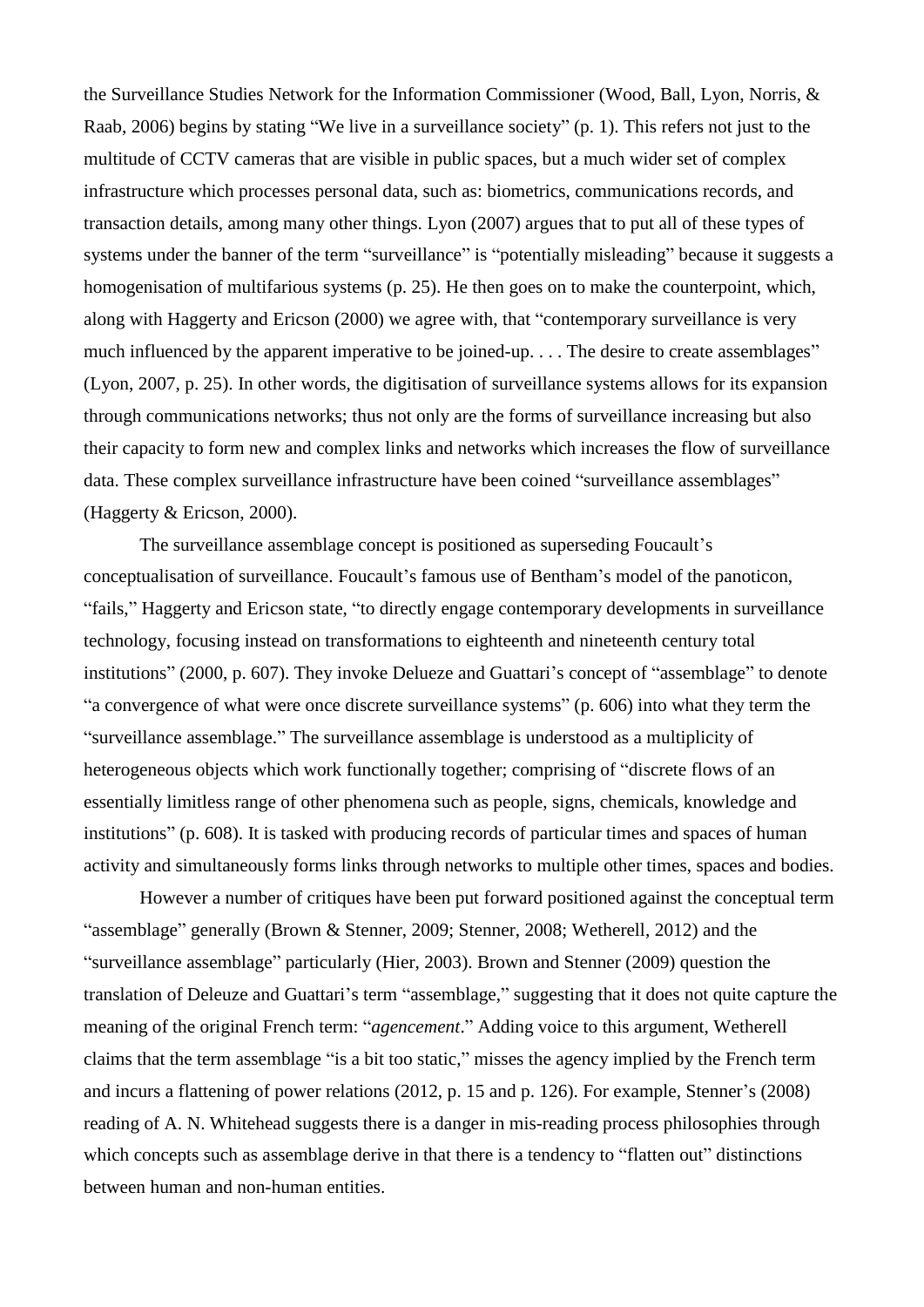Humans offer a kind of high grade complexity as coordinated systems, or as sites combining what Whitehead described as 'societies of actual occasions'. Other forms of life (e.g. trees, frogs and cats) are also coordinated systems too, of course, but each form of life presents a distinctive kind of continuity and creativity. (Wetherell, 2012, p. 126)

A related criticism applies to one of the central conclusions that Haggerty and Ericson (2000) derive at through the concept of the surveillance assemblage: it has ensued a partial democratization of surveillance hierarchies. Following Deleuze and Guattari, they use the metaphor of the rhizome plant's root to illustrate the surveillance assemblage. The surveillance assemblage, like the rhizome plant, "grow in surface extensions through interconnected vertical root systems" (p. 614). The rhizome, like the surveillance assemblage, does not have one centralised structure (stem or trunk) which coordinates branches (of surveillance), but rather operates and expands horizontally by variation and disjunction. They suggest therefore that like the horizontal criss-crossing of the rhizome's root, the surveillance assemblage has transformed pre-existing hierarchies and to some extent flattened the power relations: "no major population groups stand irrefutably above or outside the surveillance assemblage" (p. 618). The many are able to scrutinise the few in ways that have never been possible before. Additionally, the surveillance assemblage shifts the conceptualisation of people from *individuals* to *dividuals*, known through codes, data, and passwords etc., rather than organic singularities; arguably writing out, to some extent, human subjectivity from the assemblage. Hier (2003) argues against this form of flattening or what is termed "a partial levelling of surveillance hierarchies" (p. 410), instead he suggests that the increased sophistication of the surveillance apparatus have increased forms of state surveillance. For example, after 9/11 in New York and Washington,

[a] variety of surveillance mechanisms were put in place, including internet tracking devices, advances in airport security, CCTV monitoring, biometric measurements, smartcards, and email and telephone surveillance systems, all of which served to augment the control of those who are in positions to administer social life. (Hier, 2003, p. 410)

The spaces that surveillance produce can be thought of as complex and ambiguous, entailing elements that are both: ever-present and yet absent (unnoticed), material (embodied through the CCTV camera) and yet ethereal (the watcher of the camera is invisible), geographical (located in a particular time and space) yet trans-geographical (transmitted to other times and spaces through the internet), and facilitating a safe and secure environment and yet facilitating distrust (invading privacy). Thus, to further think through the ontological parameters of the surveillance assemblage in relation to its affective capacities, we prefer to use the term "atmosphere" to denote, among other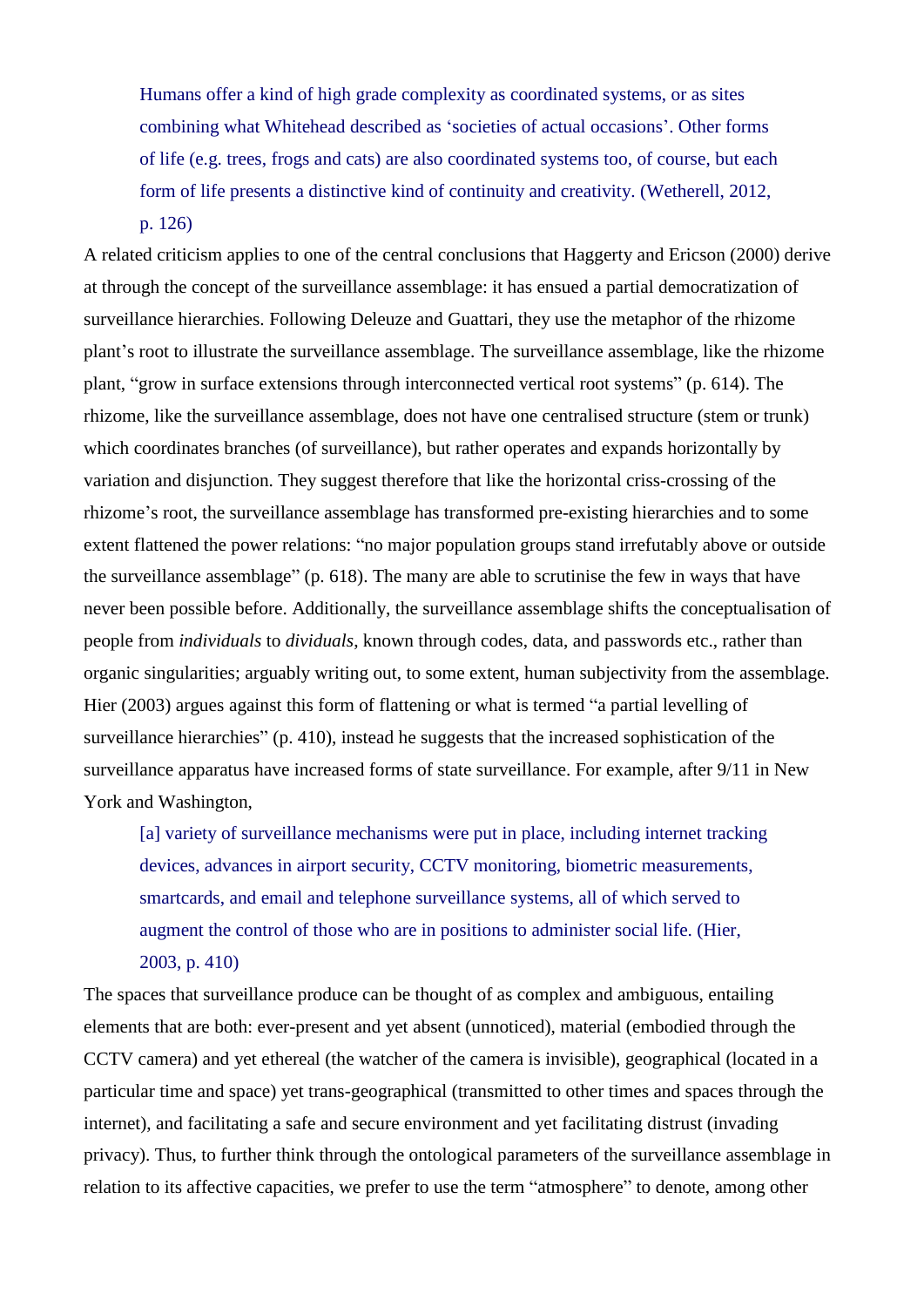things, a form of space which Schmitz describes as "without borders, disseminated and yet without place that is, not localizable" (as cited in Böhme, 1993, p. 119). As the term atmosphere suggests in everyday use, it can induce for example: moods, emotions, feelings, thoughts, judgments, perceptions, sensations, and all manner of social relations and associated practices. The phenomenologist Böhme concludes that "The primary 'object' of perception is atmosphere"; it is the "affective impact" of the perception and precedes any other associated phenomena (1993, p. 125). Indeed, recent theorisations of "atmosphere" have been explored in relation to "affect theory" in terms of "affective atmospheres" (Anderson, 2009; Bissell, 2010; McCormack, 2008). Following Conradson and Latham's (2007) understanding of "affective fields," Bissell suggests that atmospheres, like affective fields, emerge "through the transmission of affect" (2010, p. 272).

Arguably, surveilled space alters human experience (e.g., Koskela, 2000), yet very little empirical work within psychology has been conducted in this area (see Harper, Tucker, & Ellis, in press) and as argued above, the concept of the surveillance assemblage does not fully appreciate the specificity of human experiences in relation to surveillance systems. Coming generally from social psychology backgrounds, this is something that we are particularly interested in. Thus of particular significance to this paper is what Anderson (2009) points to as one of the principal characteristics of affect: its intrinsic ambiguity and multiple characteristics which often leave us with only a vague sense of associated meaning. It is this "vague sense" that we find important and worthy of investigation. Anderson suggests one of the key points of similarity between conceptualisations of affect and atmosphere is that concepts of atmosphere "are equal to the ambiguity of affective and emotive life" that have derived from an "array of explanations and descriptions" (p. 78). To attend to affective atmospheres he concludes "is to learn to be affected by the ambiguities of affect/emotion, by that which is determinate and indeterminate, present and absent, singular and vague" (p. 80). To illustrate this point, Anderson suggests that we look at the everyday speech through which multiple meanings are applied to the word atmosphere; for example, collective affects are seen as atmospheres, such as auras, moods, feelings, and ambiences; and there are a multitude of things that are said to contain atmospheres; such as epochs, societies, rooms, landscapes, cities, couples, and artworks, in fact all things can be said to exist within an atmosphere. He states that affect and atmosphere both express "an ill-defined indefinite something, that exceeds rational explanation and clear figuration. Something that hesitates at the edge of the unsayable" (p. 78).

It is here that critical social psychologists may be able to more fully engage with the form of affect theory that is being advocated in the field of cultural geography. Social scientists have generally been frustrated by the turn to affect because of its proposed non-representational quality. Suggesting that something does not have any form of representation poses radical problems in relation to empirical analysis (see Wetherell, 2012 for detailed arguments). The same argument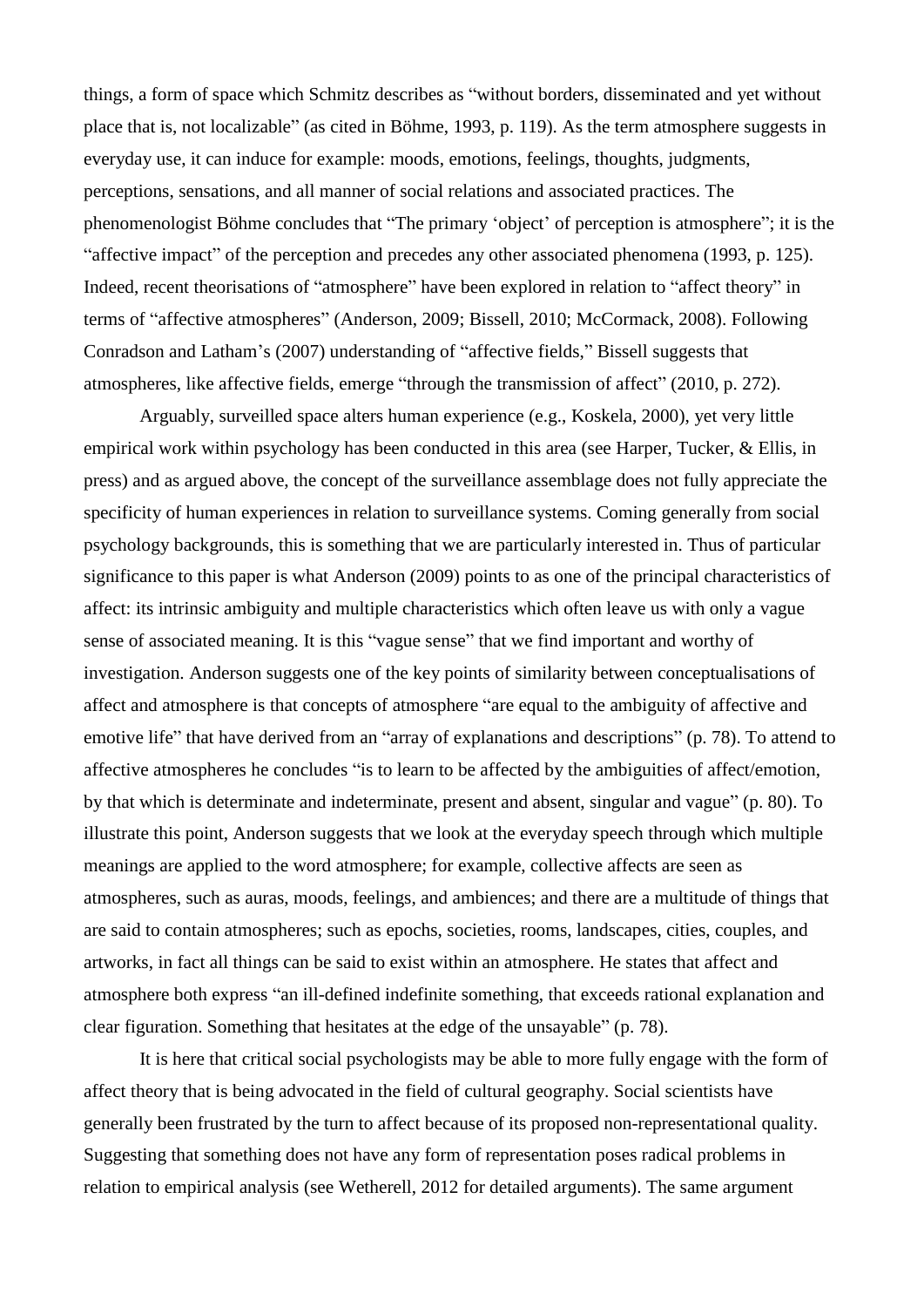rehearsed above concerning the flattening out of human and non-human bodies is also applicable to cultural geography understandings of affect. Wetherell states that affect for the cultural geographer is understood "as unspecific force, unmediated by consciousness, discourse, representation and interpretation of any kind" thus "subjectivity becomes a no-place or waiting room, through which affects as autonomous lines of force pass on their way to somewhere else" (2012, p. 123). We argue in this paper that affects, in relation to the affective atmospheres of surveillance, are palpable as they can dynamically infuse the space between the conscious and non-conscious aspects human experience. Following the emerging "turn to affect," we are using the term "affect" to differentiate it from "the emotions." Emotions are often denoted as representing a particular type of physiological and cognitive state that is felt consciously and named (represented); for example, anger, disgust, fear, joy, sadness, and surprise. Affect here is understood as being very much linked to such states, but is more like an inducer of them which is as yet relatively unnoticed and so is yet to undergo as much representation through such linguistic grids of meaning. The argument that Wetherell puts forward against cultural geographers' notions of affect have been well rehearsed elsewhere, for example, Hallward (2006) has questioned the utility of Deleuze's transcendental empiricism, from which notions of the non-representational quality of affect derive. However, Wetherell misses some key points in relation to various notions of affect in this general tradition. For example, in Massumi's (2002) account, affect is understood to, to some extent, exist outside of consciousness (and so is, to some extent, not representable). Importantly, it also is understood to impinge upon human experience in less conscious (but not wholly impalpable) ways and thus can, we argue, be detected, as Anderson above suggests, through that which "hesitates on the edge of the unsayable" or what Ernst Bloch would consider "not yet conscious" (see Ellis & Tucker, 2011).

To begin this investigation we look at two of the prevailing dominant discourses associated with surveillance which are both culturally prominent and were prominent in our data set. These are often presented as being split between giving prevalence to issues either concerned with security or privacy (Solove, 2007). Of particular interest is how these discourses are publicly attuned to, understood, and negotiated. Through interview data we found that although on the surface there appeared to be a relative indifference towards the forms of contradiction that were presented (for example, needs for privacy and security), the affective underpinnings seemed to be suggesting something else. Thus the atmospheres which surveillance produces are then often unlikely to induce recognisable (or qualified) cognitions or even emotional states, but rather particular forms of affectivity. We describe how these affective forms emanate through atmospheres of surveillance and are likely to be registered in what may be distinguished as extra-discursive embodied activity. As will be discussed, it seems that the ubiquity and complexity of surveillance have facilitated: its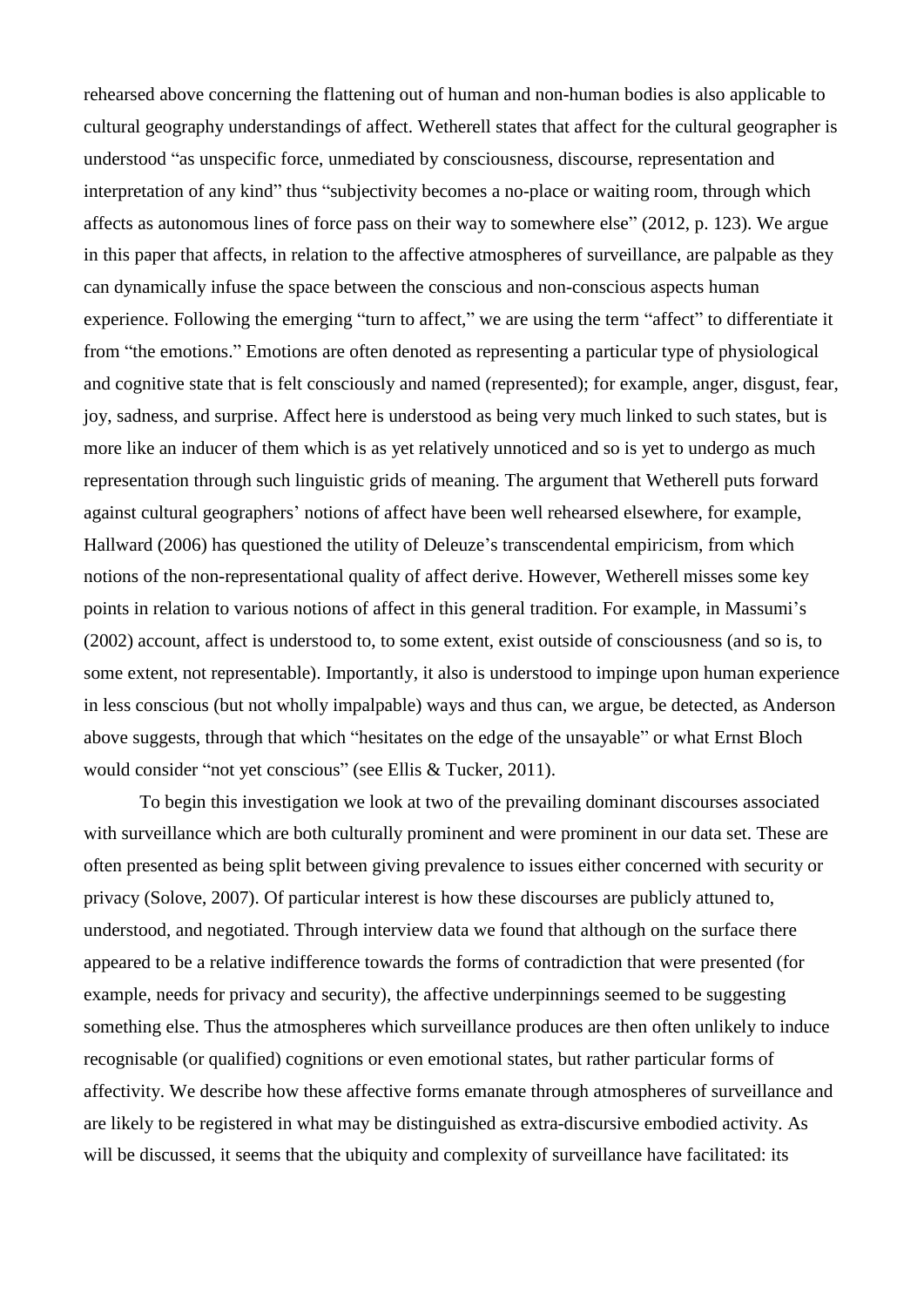normalisation and its incomprehensibility, its discursive formulation and its inexpressibility, its somatic registration and its dissociation.

To explore experiences of surveillance we developed a qualitative study by conducting interviews with 31 adults in London and the South East of England in the Spring of 2010. Although the sample was relatively small we managed to interview a range of participants which was reasonably balanced in terms of age, ethnicity, and gender as we attempted not to focus on any particular group. The interview format consisted of a semi-structured schedule administered by two research assistants (one female and one male). Later in the interview participants were asked to read a short information sheet on surveillance which included examples of: the kind of information that is held, who holds it, and what it may be used for. Participants were then asked about their responses to this material. So, the interviews consisted of three general parts: knowledge of surveillance, experiences of surveillance, and responses to the surveillance information sheet. The interview schedule and the information sheet that we devised were made publicly available and can be obtained from the following web address: http://coresearch.wordpress.com/2011/06/12/talkingabout-surveillance/ The interview recordings underwent a detailed transcription and were then coded and themed.

## Dominant Discourses and their Discontents

Dominant discourses concerning the politics of surveillance tend to be split between giving precedence to either concern for security or for privacy. In the study presented in this paper we were interested in the ways that individuals presented as orientating their views between these two positions and more particularly the kinds of trade-offs that were made between them. For a number of the participants, perceptions of surveillance were relatively polarised at either the need for security spectrum or the need for privacy spectrum. In the first part of the interview, after participants had discussed their knowledge of surveillance, they were asked about their general opinion concerning the value of surveillance. At this point, they were likely to either position themselves as either *for* surveillance, as it increased their security, or they stated they were *against* it, as it infringed upon their privacy and civil liberties. For example, a typical refrain that we got from ten of the participants who initially positioned themselves as pro-surveillance was "if you're not doing nothing wrong you've got nothing to worry about" (Sharon, line 6). Solove (2007) names this popular refrain the "I've got nothing to hide" discourse which he locates in a number of government campaigns and slogans in the US and UK. In opposition to this discourse was the popular discursive metaphor of "*Big Brother*" that was used to identify surveillance as an invasion of privacy. For example, "Well yeah, because it's sort of becoming like erm a Big Brother thing" (Tracy, line 9), is a metaphor which has been popularised through the cultural representation of "*Big Brother"* encapsulated by Endemol's reality television series. This cultural representation has led to, McGrath (2004) argues,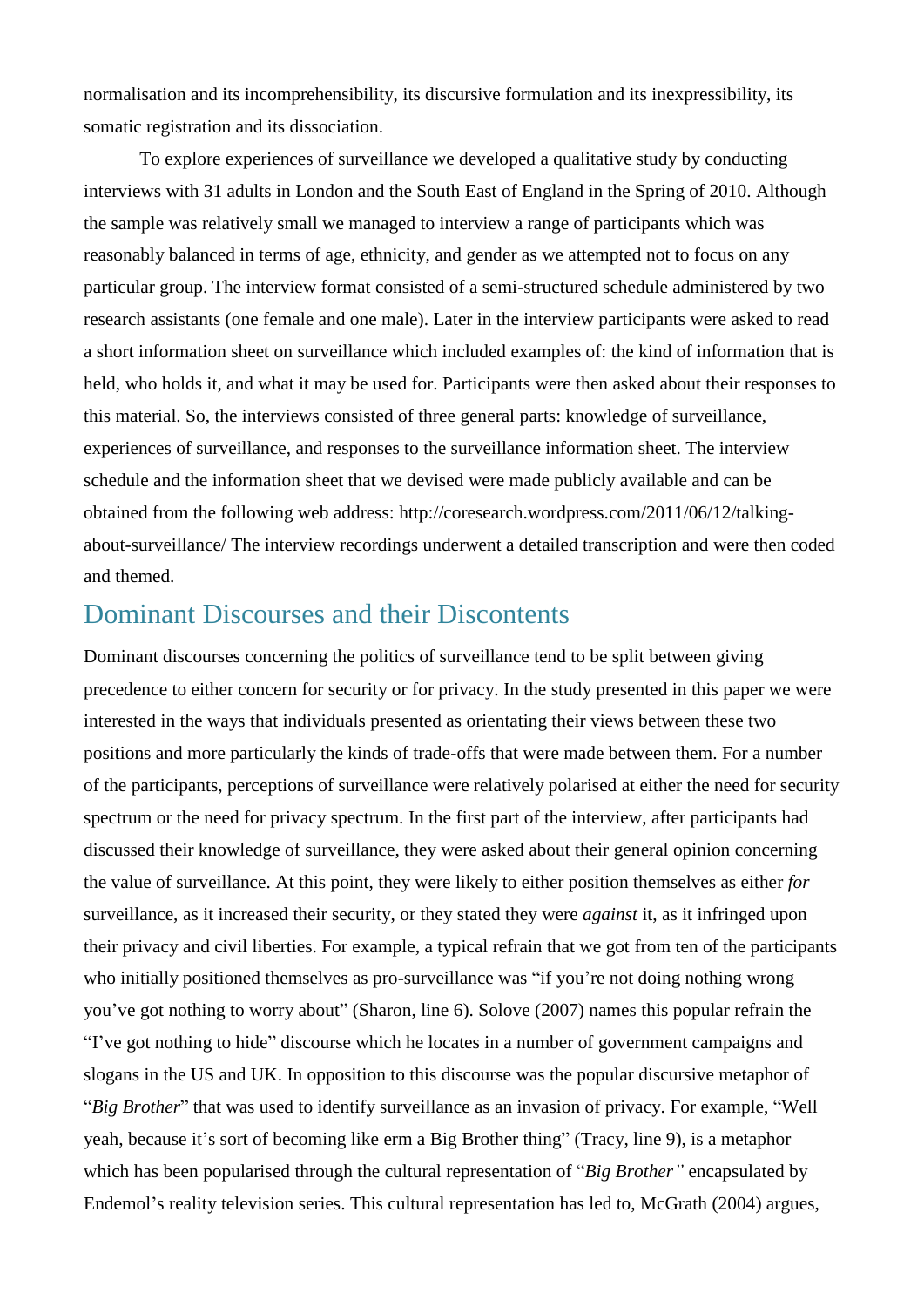notions of the sinister Orwellian "*Big Brother"* portrayals of surveillance entering more widely into public consciousness.

However, these initial positions often shifted as the interview unfolded. As more probing questions were asked and as suggested, towards the end of the interview, an information sheet outlining some of the various forms of surveillance was presented, the positions became more contradictory, ambivalent, fluid, and ambiguous. For example the three extracts below illustrate the initial positioning in relation to later comments.

Tracy - Line 26: "you know I'm not being watched 24-7 that's how I feel [*right*] even my boss has CCTV [*sure*] again it's invasion I just don't like it" Tracy - Line 260: "It's not acceptable but if I was a terrorist then [*then it would be acceptable?]* See what I mean? [*yeah*] this is where I get conflicts you see erm (3) but then it's only used if they think you're a criminal anyway right?"

Tracy begins her interview by clearly positioning herself on a number of occasions as describing surveillance as an invasion of privacy being likened to *Big Brother*. She portrays herself as feeling that she is permanently being watched and "just doesn't like it." In the second extract above (just after she has read the "surveillance information sheet") she recognises that she is also conflicted and that it is necessary in some circumstances. Unlike a number of our other participants, Tracy portrays an awareness of this conflict, but does not distinguish between the two forms of surveillance systems that she mentions here (CCTV at work and border security). Between the two extracts below, Margaret changes her position, but she does not portray the same awareness of the ambivalence as Tracy does.

Margaret - Line 5: "I quite like them cause I feel safe [*ok*] you know I don't feel like its infringement on me because I'm not dishonest I don't mind it" Margaret – Line 207: "I mean it is big daddy they know exactly really what you buy and how much you spend you know if they wanted to track you they could say they know about your bank accounts they know exactly what you spend what you spend it on"

Margaret draws on both the security and privacy discourses by firstly stating that because she is not dishonest, she therefore doesn't mind it, which is a derivative of the "nothing to hide" discourse. Secondly she uses the term "big daddy" mistakenly for "Big Brother" which she portrays as omnipotent and omnipresent. The change in position for Margaret occurs throughout the interview. After her initial response, wherein she stated that she likes the CCTV on busses as they make her feel safe, she then tells the interviewer a story of how she was once a victim of identity theft through which somebody ordered just under £1000 worth of goods from a catalogue in her name. Her position then begins to change and she reiterates her concerns, however, the ambiguity between the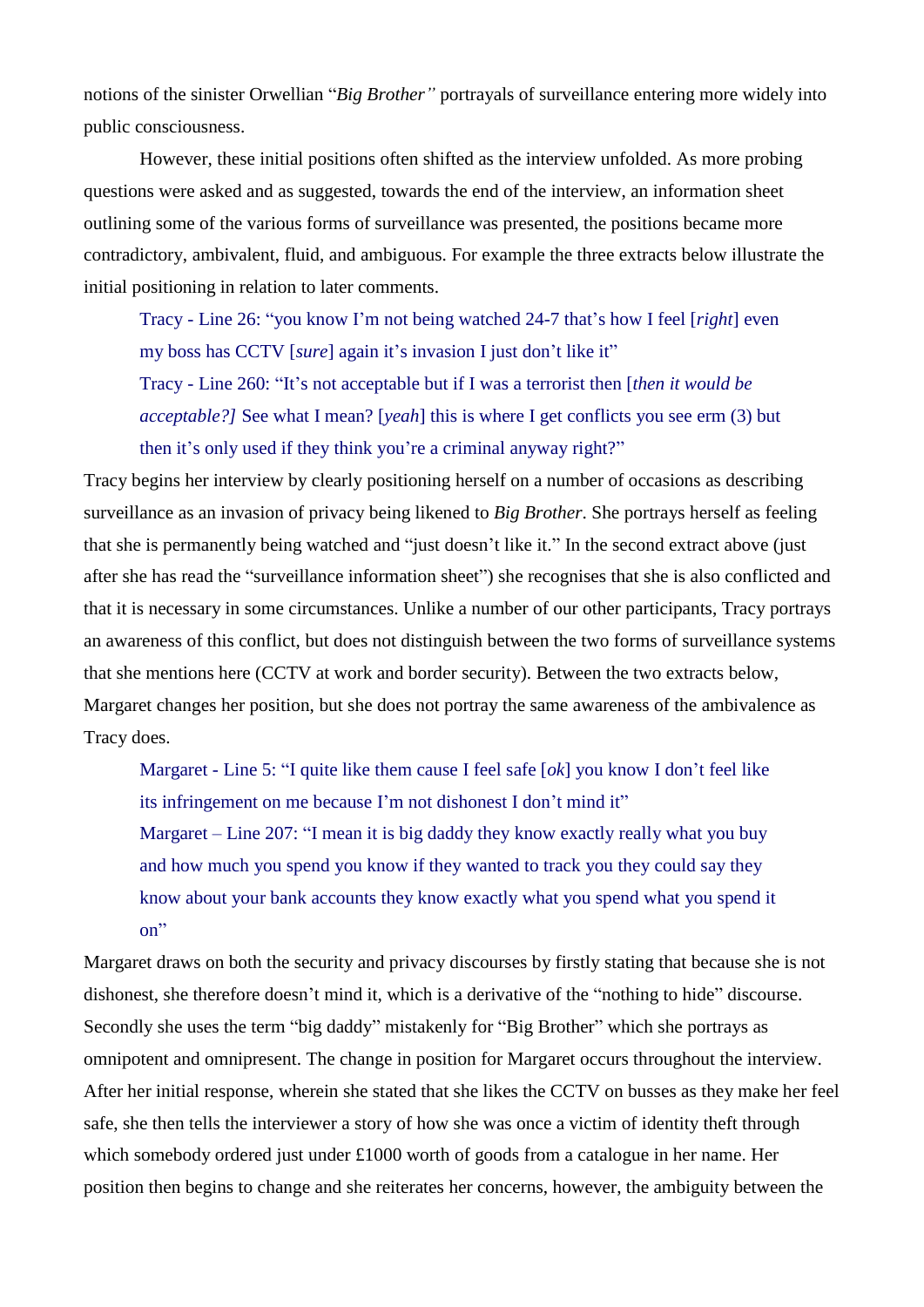two statements remains and she does not appear to do any repair work between the two. Although it must be pointed out, in the former extract Margaret is discussing CCTV on busses in the latter extract she is discussing her "Nectar" loyalty shopping card, there is equally some recognition (through the notion of "Big Daddy") that these disparate systems may be conjoined. A similar contradiction occurs in Susan's interview.

Susan - Line 12: "I do prefer them, the idea it makes me feel a little bit more safe [*ok*] and usually they are on trouble spots or security ones ATM machines and stuff like that and I actually think they are very good idea very good idea" Susan - Line 29: "I did hear that in certain areas laughter CC CCTV cameras were aimed at people's bedrooms and you could actually see right into someone's bedroom

[*ow*] laughter it was in High Street or something yeah and I think to myself that must be extremely frustrating"

Susan portrays a contradiction between the two discourses of security and privacy. Although she starts by suggesting that CCTV is "usually they are on trouble spots" she soon after recounts a story that she had heard that "cameras were aimed at people's bedrooms." There is here a juxtaposition between portrayals of it making her "feel a little bit more safe" and a portrayal of how it must be "extremely frustrating" for individuals when it is misused. So generally, although there was evidence that people held various shifting and contrasting beliefs and related practices, at times in relation to different surveillance systems (e.g., CCTV and loyalty card dataveillance) and at times to the same system, the awareness of this dissonance and incongruity was minimal and at times did not appear to concern them. Indeed, this could be related to their lack of concern about surveillance in general. Even though clearly some of these issues appeared to be quite significant; for example, many of the participants had either been victims of identity theft and/or credit card fraud either themselves or knew somebody who had been. Even in the face of being a victim of multiple forms of theft through, for example, credit card fraud, participants presented as relatively indifferent and continued to shop on-line. Arguably in most cases, the lack of concern is not really surprising given that we attempted to interview people who were not a particularly highly surveilled group but rather a cross section of individuals in the South East of England.

## The Normalizing Affect

One other possible reason for this lack of concern and indifference, which was evident from some of the participants, was that surveillance in the South East of England has become so widespread that it is now ingrained into society to such an extent that it has become a normal everyday part of life. Arguably surveillance is so present and familiar that it is hardly considered and thus becomes an almost unqualified (a relatively unconsidered) cultural norm. Webster and Murakami Wood (2009) argue that the normalisation of surveillance occurs when it has colonised the emotional, symbolic,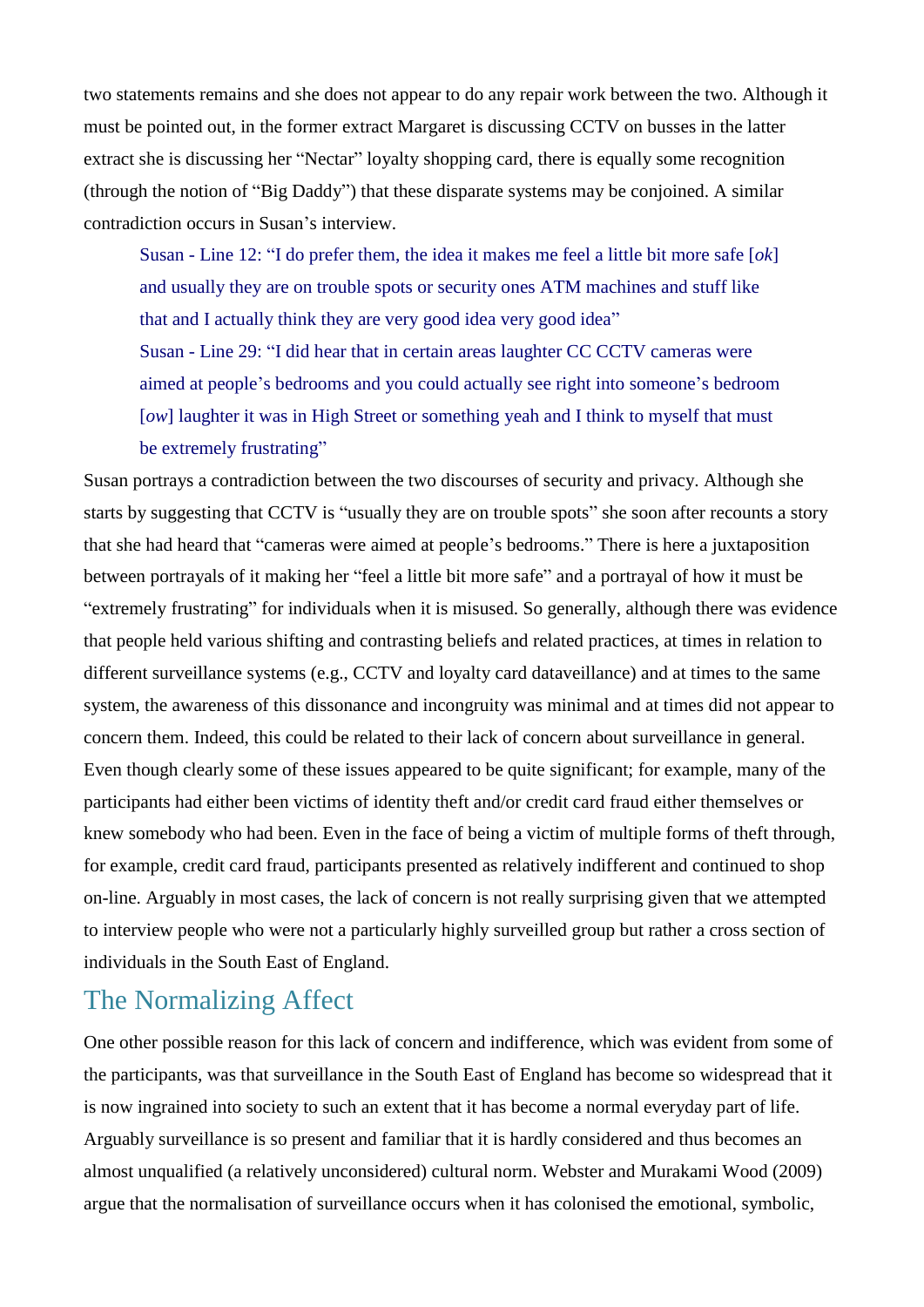and cultural domains of a society. It occurs not just through the proliferation of surveillance systems and the development of their technologies, but "it is about how these are embedded in the norms and institutions of society and how they are reflective of other aspects of modern society" (p. 265). Expressions of the experience of surveillance in this way were rife throughout our data set. The below extracts point to expressions of how they have become so familiar in the emotional, symbolic, and cultural domains, that they tend to slip through consciousness, particularly in relation to CCTV:

Michelle - Line 293: "in terms of erm knowing that if I'm in a place where I know there's I spot a camera that doesn't have an impact on me at all because it doesn't make me feel anything actually I don't feel (2) erm actually interestingly I don't feel safer because there's a camera there [*mmm*] I think I've just become a bit blasé to things like that because they've been around for so long (2) I suppose it's one of those things that again I just become used to like when you see surveillance cameras around just become used to the fact that they're there and that's how the world is going" Margaret – Line 349: "as for surveillance I think I don't notice it anymore [*ok*] I really I have to think about it [*sure*] I've forgotten it's there basically unless when I'm in the train its says this train is covered by CCTV cameras and or you see the signs if I'm on a bus I forget it's there unless the telly things there that you can see it flashes" Laura - Line 148: "constantly seeing CCTVs everywhere and now for me it's like the norm"

The above extracts convey a sense of surveillance as forming a relatively unnoticed part of everyday life. Terms like: "I just become used to," "they're there and that's how the world is going," "I don't notice it anymore," "I've forgotten it's there," and "now for me it's like the norm," all point to surveillance as something which is paradoxically both simultaneously present and yet absent. But does this normalisation process actually lead to the surveillance systems having no impact upon individuals? It would seem that there is a genuine indifference towards them. However, just because there appears to be a lack of explicit cognizance in terms of thinking through the various positions concerning surveillance and a recognisable lack of reflection of it on a day to day basis, does not necessarily mean that it does not impact individuals at some level. For example, the following extract is interesting as it can be read in a number of ways.

Samantha - Line 24: "Erm so I know there are things going on in the background but how all of this information gets to be processed that I don't know but I'm sure that my my rights are being exploited somewhere on the way"

Samantha's extract is rather ambiguous in that she seems to be conflating two things. Firstly, she recognises the "things in the background" and the "*how* all of this information gets processed" as the external surveillance systems. Equally this could be talk about her inner not so conscious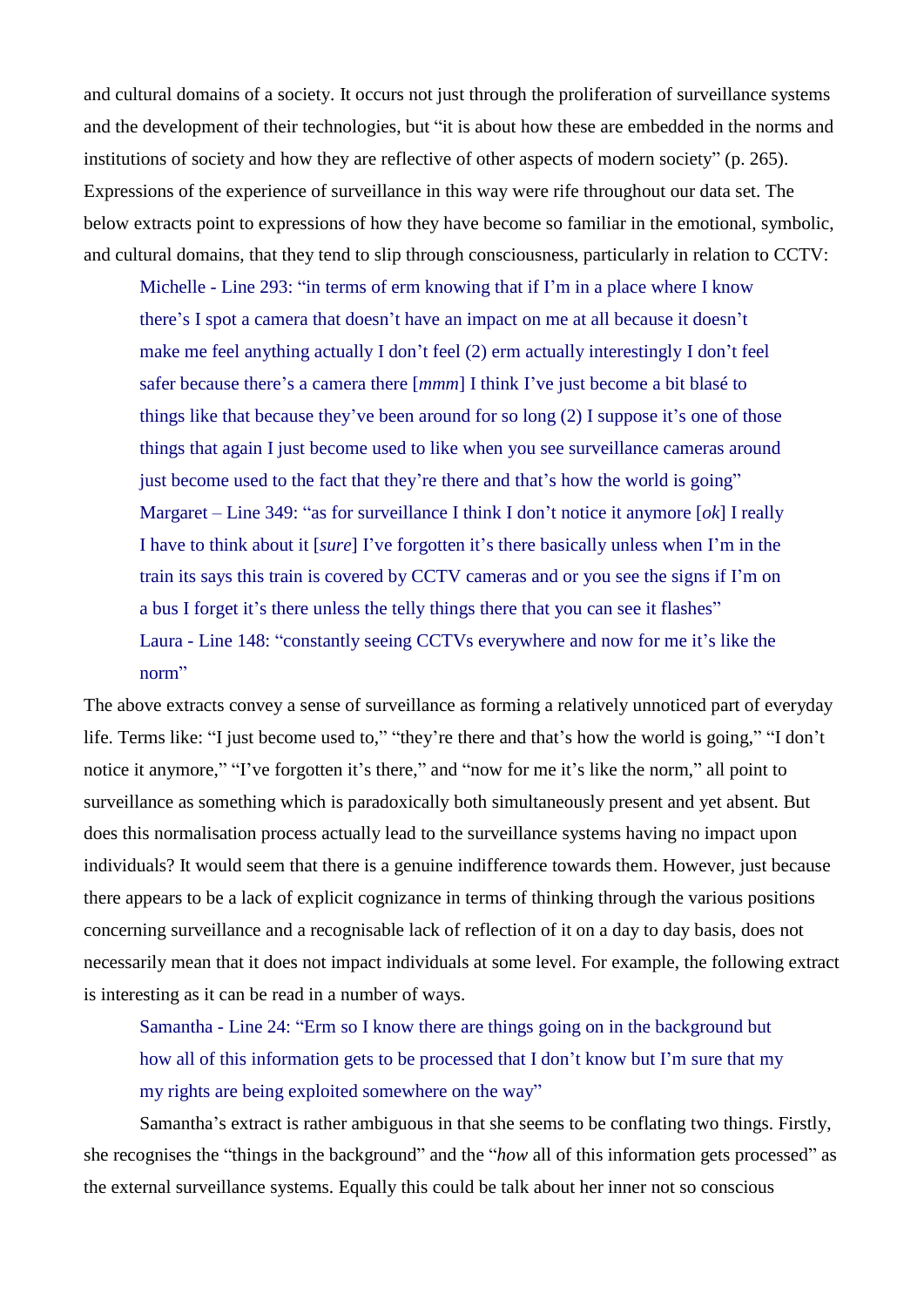awareness and nonconscious processing of the outer surveillance systems. Yet there is something that comes out of all of this for Samantha, although she cannot pinpoint exactly how, but she has a sense which she is sure about, that her "rights are being exploited." It is in this domain, or intertwines, between deep embodied (less conscious) processes and the outer surveillance systems, or what we refer to as "the affective atmospheres of surveillance," that produce various forms of "knowing," that we now turn to.

#### From Emotion to Affect

Studies looking at the relationships between space, emotion, and surveillance are few and far between. Although there has been much work recently in the area of cultural and human geography looking at emotion in relation to space, for example "emotional geography" (Davidson, Smith, & Bondi, 2007), surveillance studies has yet to configure significantly in this mix. Surveillance, however, has widely been theorised to induce emotions or "cultures of emotion"; for example, producing cultures of anxiety, fear (Minton, 2009) and suspicion (Chan, 2008; Lyon, 2003a). Although these are of interest, their portrayals of emotion tend to be relatively one-dimensional in that they are seen to produce a specific form of emotion. An exception to this is Koskela's (2000) paper entitled "'The gaze without eyes': Video-surveillance and the changing nature of urban space," which discusses how forms of ambivalence, ambiguity, and contradiction are aroused in relation to video surveillance. By attending to the spaces in which video-surveillance are instituted she claims that it "changes the ways in which power is exercised, modifies emotional experiences in urban space and affects the ways in which 'reality' is conceptualized and understood" (p. 243). With her focus on the kinds of feelings and emotions that these spaces produce, she claims "[T]he variety of feelings surveillance evokes is enormous: those being watched may feel guilty for no reason, embarrassed or uneasy, irritated or angry, or fearful; they may also feel secure and safe" (p. 257). The institution of video surveillance is seen as producing "emotional space" and following feminist geographers "paradoxical space" (Rose, 1993). Hence video surveillance is described as evoking both positive and negative emotions simultaneously to the extent that one may feel both threat and security. Koskela illustrates an example of a woman waiting in an underground station who notices she is being surveilled by a CCTV camera. The camera can represent for the woman the male gaze, thus the object reminds her of male power, but at the same time it is supposed to protect her from male power. The internal feelings that this ambivalence brings, she suggests, can be difficult to negotiate. Additionally she suggests that emotional space should not be understood in static terms but rather as "elastic" and "liquid" as its feel changes depending on the context; for example: day and night, who one is with, where one is, and who is in the vicinity, etc. Moreover, emotional space, as the term suggests, is often not logical and can be internally inconsistent, but not necessarily irrational. The kinds of *spaces* that Koskela refers to are "contained spaces" or rather what she terms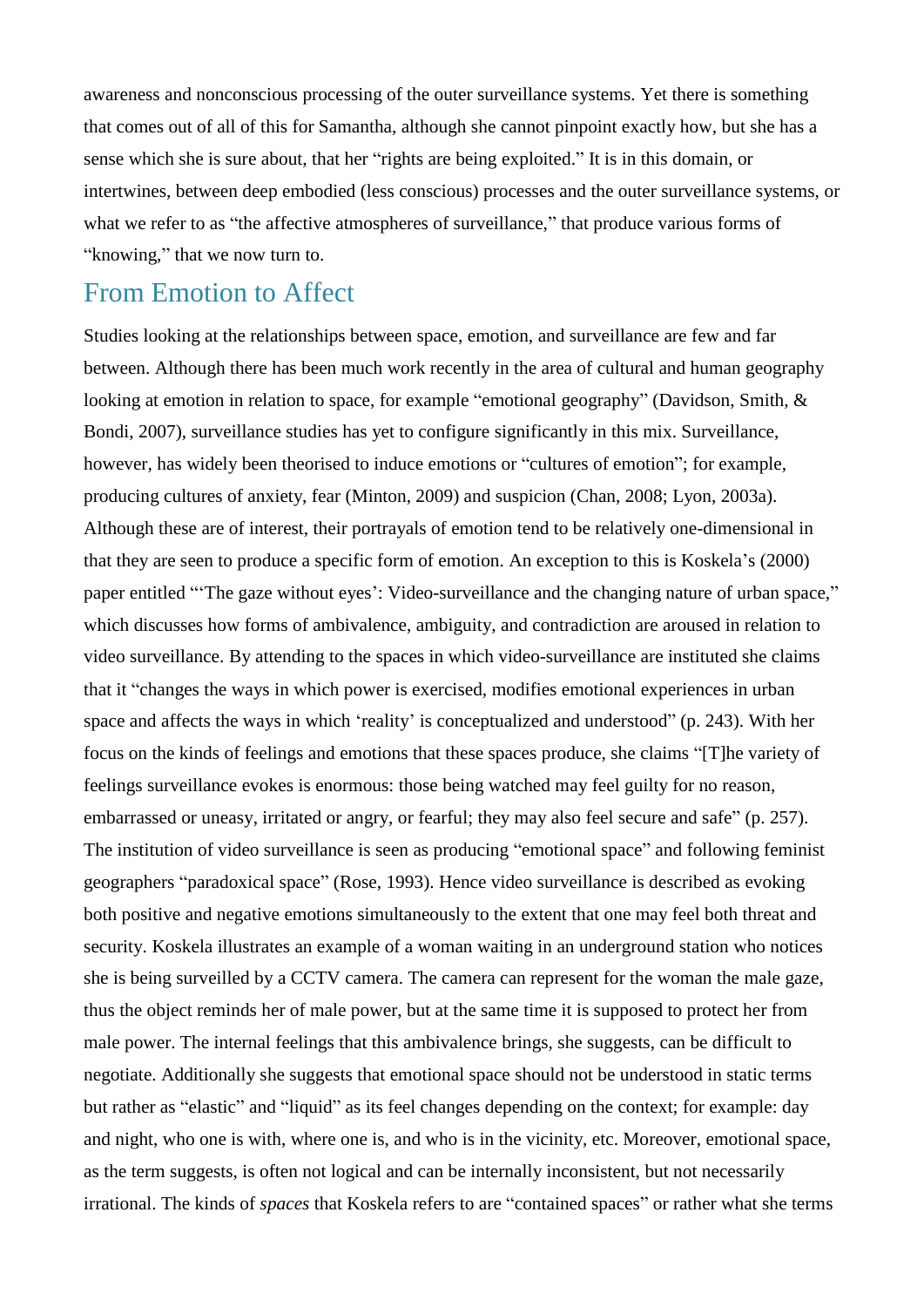"space as a container"; these are generally demarcated *places* punctuated by CCTV. Given that we are interested not just in CCTV forms of surveillance but the kinds of affective atmospheres that may have occurred due to the ubiquity of surveillance systems and processes of normalisation, the "space as a container" metaphor, although relevant for particular affective experiences of surveillance, does not sufficiently address more of, what is argued here as, its subtle and thinned-out backdrops. Additionally, Koskela's study uses the term "emotion" which is described as conscious qualified feelings. What are of equal, if not more, interest to us are the kinds of not so qualified and conscious impacts that the atmospheres of surveillance may produce. Therefore we turn from a focus on "emotion" to a focus on "affect."

The affect theory that we adhere to in this paper follows a line of theorists from Spinoza through to Deleuze and Guattari (1987) and Massumi (2002) among others (see for example the edited book by Gregg & Seigworth, 2010). The affects that flow within the atmospheres of surveillance are thought of as forces for becoming that which has not yet actualised or become conscious and thus discursively symbolised, for example, as inducers for particular emotions. At times affect may impinge upon the human sensing body and thereafter coagulate as qualified intensities: (named) feelings and emotions and particular kinds of (named) atmospheres, such as specific moods and ambiences. However, affect theory, as put forward for example by Massumi (2002), attempts to think through the more non-conscious aspects of affect, that which is not explicitly registered through linguistic representations. Thus affect and its registered effects are couched for Massumi within an overarching conceptual distinction between two realms of existence, that of the virtual and the actual. The former is a dynamic realm providing the conditions of potentiality. It is that which may be experienced but is yet to be identified and configured. The latter is concerned with that which is expressed in socio-culturally recognised matrices of linguistic representation. Theories of affect in this tradition tend to draw attention to its nonrepresentational quality. This creates a bit of an epistemological impasse for empirical investigations. For example, it can be viewed as ostensibly problematic when working with interview data as it essentially entails the analysis of discursive matter: that which *is represented* through language.

However, coming from a more critical discursive social psychological perspective Cromby argues that "affective phenomena consists of textures, intensities, directions, desires and valences that are known corporally before they are identified linguistically" (2011, p. 83). What Cromby seems to be pointing to here is what elsewhere has been identified as a "third realm" of affective activity (McCormack, 2008) constituting less-qualified, what Massumi terms, "intensities" that are partially registered in a sensing body. This third realm is galvanised between the actual and the virtual realms. For example, Massumi illustrates how intensities can be deeply registered in the physiology of a human body, indexed for example, through fluctuated heart rate and respiratory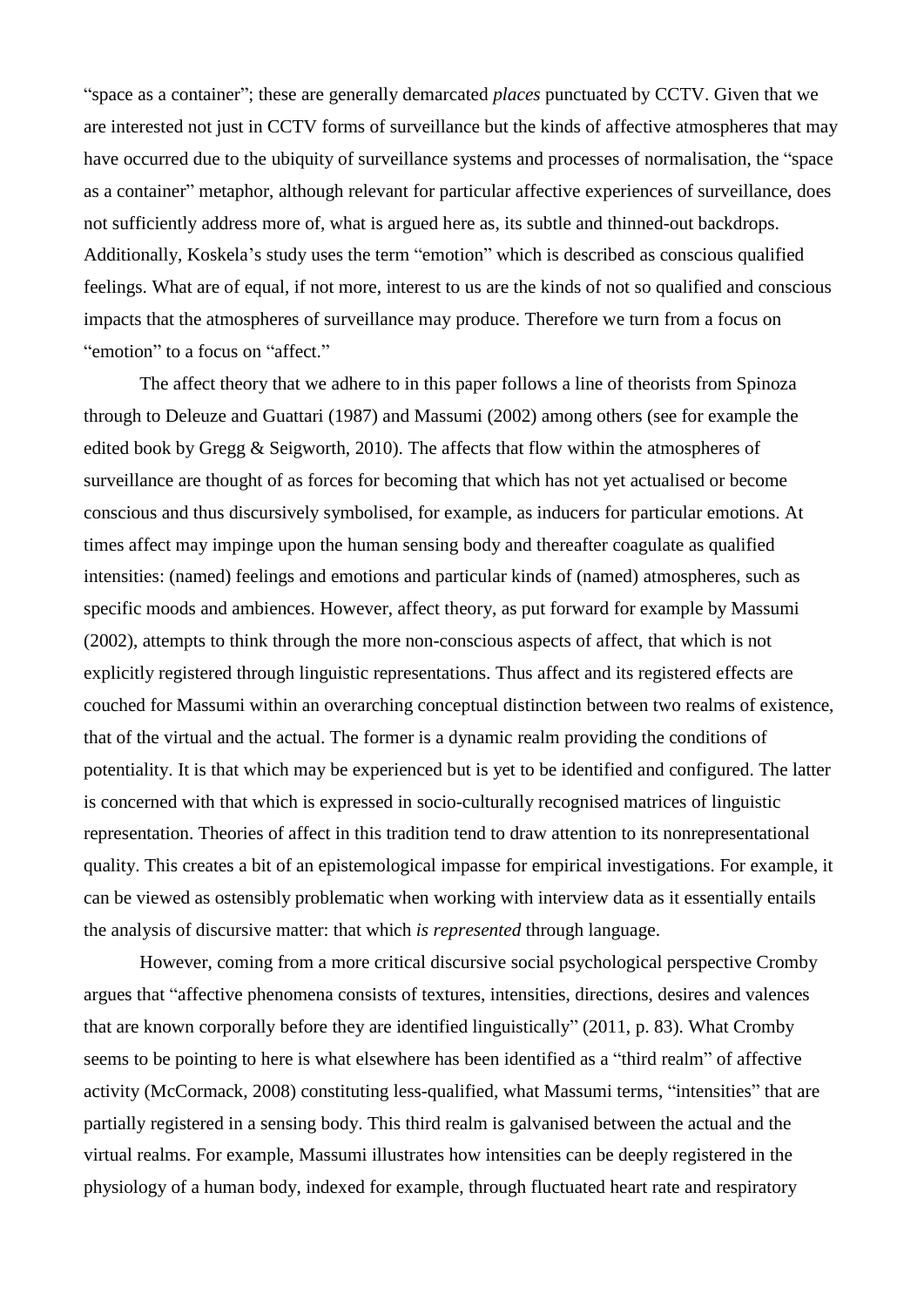system activity (Massumi, 2002) without yet a formal representation, but one which may or may not emerge in consciousness. This third realm of affective activity can be allied to a number of theories; for example the highly conceptualised unconscious of psychoanalytic literature; non-conscious processes identified in the affective neurosciences; subsymbolic processes modelled through cybernetics and artificial intelligence. This form of phenomena is often denoted in everyday speech, for example through the following terms: gut feelings, hunches, suspicions, premonitions, intuitions, and a sixth sense.

Although Cromby (2011) argues that a linguistic epistemology is insufficient to analyse such phenomena, the third realm, unlike the pure realm of virtuality, offers a way in. Affective activity within this realm, we argue, can be traced through its partial emergence in speech acts. This has been conceptualised by Wilma Bucci through her understanding of "referential activity" (1997). She describes how talk about affective experiences often moves through a referential cycle, from subsymbolic processes towards symbolisation. Affective experiences that have yet to be fully symbolised by the individual figuratively or linguistically entail speech which tends to be vague, imprecise, and incoherent, but nonetheless distinguish a certain something.

For example, the following three extracts all point to the atmospheres of surveillance as having less than conscious affective impacts which are difficult to explicitly configure linguistically. Michelle describes the affective atmosphere of surveillance (in relation to internet pop-ups) as forming a deep agitation and irritation which is less than conscious but omnipresent.

Michelle – Line 413: "Yeah. I think so not being aware [*right*] that they could do that but actually (3) actually deep down actually I don't like it I don't like that sort of thing where you feel like you're when you're doing something like that in my own home I feel like somebody somewhere's watching me"

Thus the affective atmosphere is denoted as "actual," but a "deep down" form of registration of "dislike," but there is equally a lack of awareness portrayed. It is both actual, in that it is registered, and virtual, in that there is a lack of awareness of it; yet the registration is not given any particular qualification but attributed to "some-body, some-where, watching." This "not-that-consciousness" is also reflected in Katja's extract below. Katja describes fleeting moments of when the self is caught, by the self, noticing the self, becoming regulated by surveillance.

Katja - Line 27: "[*M-hm so you feel it has an impact on you, on how you go about or your behaviour when you feel the cameras?*] Yeah I think sometimes even not that consciously I m-hm because erm as I'm saying sometimes I just catch myself you know spotting a camera and then I realise how (2) I mm you know suddenly it's almost like you have to sort of watch what you're doing? I m-hm and that's sort of (.) you know it's another thing and you know if you go to the fact that you know we do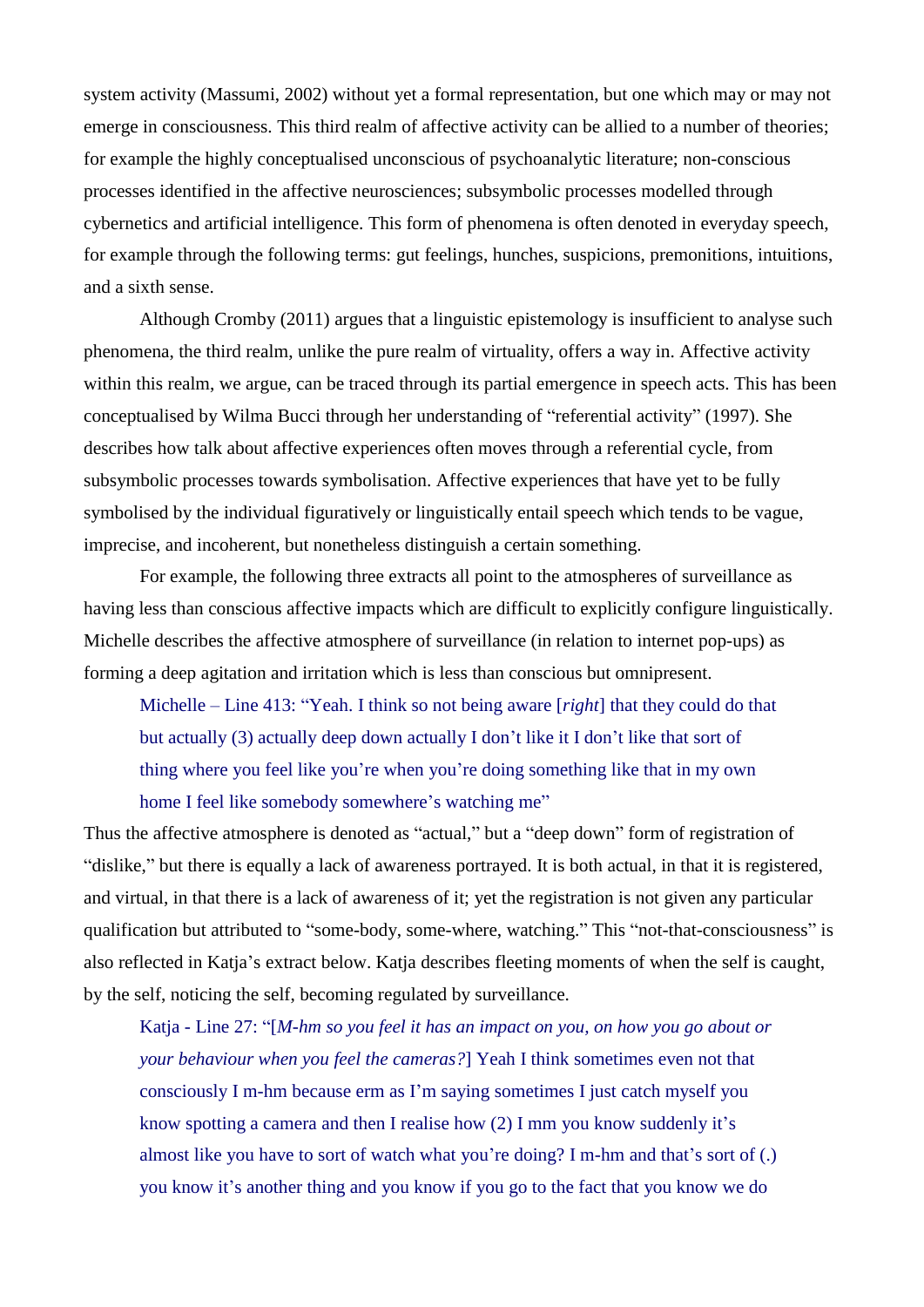#### things because somebody is watching us is you know is another big issue (.) erm of (.) you know (.)"

Katja describes momentary spots of realisation, almost captured as a "big issue" and yet "not-thatconscious." It is ambiguously portrayed as a "known-fact" and yet not that known. The struggle with the ambiguity of the almost conscious countenances of the affective atmospheres of surveillance is also drawn out by Arthur. Interestingly, Arthur suggests that there is a form of deep processing that is dealing or engaging with it, but this level of engagement, is both active and yet passive; agentic and yet deterministic.

Arthur - Line 69: "the fact that I've probably conditioned myself to erm you know that subconsciously I'm aware of it so I might not think I'm aware of it every day but somewhere in my subconscious I am sort of dealing with it (2) erm I don't know how it affects my behaviour"

Thus by looking at speech about affective atmospheres of surveillance we see a raft of ambiguities. Anderson suggests that rather than attempt to disentangle the tensions between these ambiguities the concept of affective atmospheres calls one to hold the tensions and "learn to be affected by the ambiguities of affect" (2009, p. 80). These forms of speech acts often lack coherence and other formal linguistic structural features and so can be missed as irrelevant and incomprehensible. Yet it is here that we are most likely to discover the affective impacts of surveillance. For example, the below extract from Fatima is a good illustration of the struggle for clear figuration of this third realm.

Fatima – Line 46: "Erm (6) I'm not sure erm (3) I think sometimes people are a bit wary of giving too much information like can't think of how to word it (3) erm (3) no [laughter] just like erm people are bit (.) concerned about say things like when you fill out a form you have to give your race or ethnicity or whatever people are a bit reluctant that maybe it will affect (2) maybe say employment or something erm in that way it is always like giving too much information could mean (4) I don't know I don't know how to put it into words err but yeah something like that"

The numerous pauses, disfluencies, and general lack of clarification, (which of course may point to a form of interviewee anxiety) can be understood as a struggle for qualification. Although Fatima alludes to the concern of passing on of personal information as producing a "wariness," the meaning of which is difficult, or not known "how to put into words," it is *almost* ineffable. There is, however, some awareness of how one can be "socially sorted" (Lyon, 2003b) through categories such as "race or ethnicity" as she suggests, disclosing such details may affect employability. It is interesting that Fatima talks about being "wary of giving too much information" she equally struggles to give over information to the interviewer. One wonders if that affective "wariness" was also present within the interview context. Hence various affective atmospheres of surveillance were also likely to be induced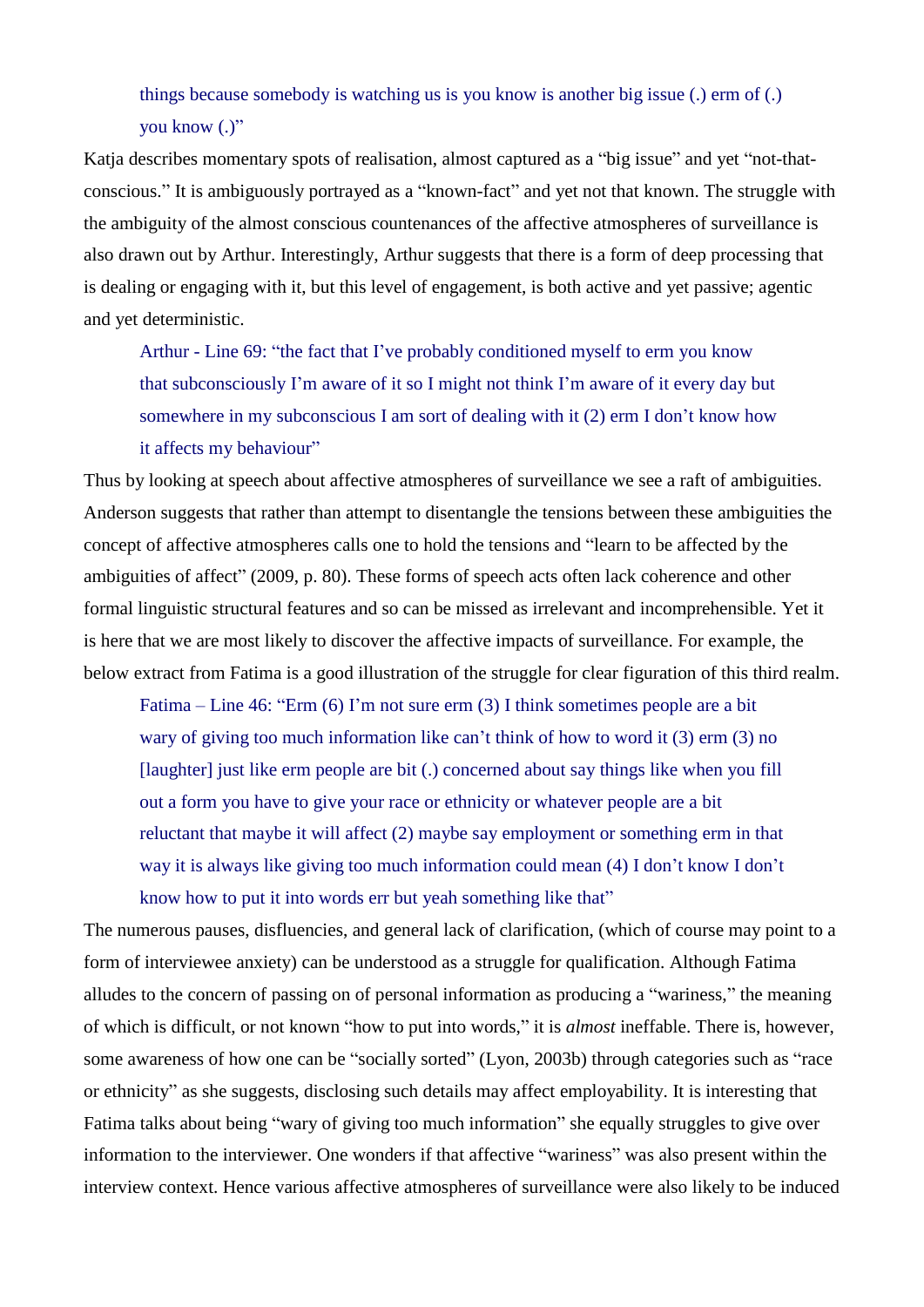within the interview context; for example, being wary of the information about the self that is passed on. This constant form of affectivity can, because of the normalising effect of surveillance, also become a normalised way of being for individuals. Because it is so normal to be constantly affected by surveillance (and indeed to affect surveillance, for example through counter-surveillance measures, such as withholding information concerned with race and ethnicity categories when filling in a form), it is not always re-cognised but simply forms a part and parcel of everyday life.

## Banishing Feelings and Meanings

The ambiguities of the known and yet not known, material and yet immaterial ambiguities of affective atmospheres are also attended to in McCormack's notion of affective atmospheres which draws on two overarching senses. The first derives from the more materialist and meteorological sense of the term atmosphere allied to its Greek derivative *atmos* meaning steam and vapours. He describes it "as a turbulent zone of gaseous matter surrounding the earth and through the lower reaches of which human and non-human life moves" (2008, p. 413). The second sense can be related to the third realm of affect discussed above, "something distributed yet palpable, a quality of environmental immersion that registers in and through sensing bodies while also remaining diffuse, in the air, ethereal" (2008, p. 413). This material meteorological sense is also put forward by Anderson (2009). He takes a quote from Marx as a starting point for his musings,

The so called revolutions of 1848 were but poor incidents – small fractures and fissures in the dry crust of European society. However, they denounced the abyss. Beneath the apparently solid surface, they betrayed oceans of liquid matter, only needing expansion to rend into fragments continents of hard rock. Noisily and confusedly they proclaimed the emancipation of the Proletarian, i.e. the secret of the 19th century, and of the revolution of that century . . . the atmosphere in which we live weighs upon every one with a 20,000-pound force, but do you feel it? No more than European society before 1848 felt the revolutionary atmosphere enveloping and pressing it from all sides. (Marx, 1978, p. 577)

The answer to the rhetorical question Anderson (2009, p. 77) suggests is a firm "no" even though it so forcefully envelopes and presses upon life. The reason for this lack of recognition of the atmosphere is implicit in the notion of affective atmosphere. As we have seen above, many of the participants struggle with recognition, even though the atmosphere of surveillance may weigh upon them like a 20, 000 pound force. What has been argued above is that it is the normalisation of surveillance which leads to a lack of reflection. This lack of recognition could appear to be based on simple passive processes. However, there were also a number of accounts where participants portray a wilful lack of attention.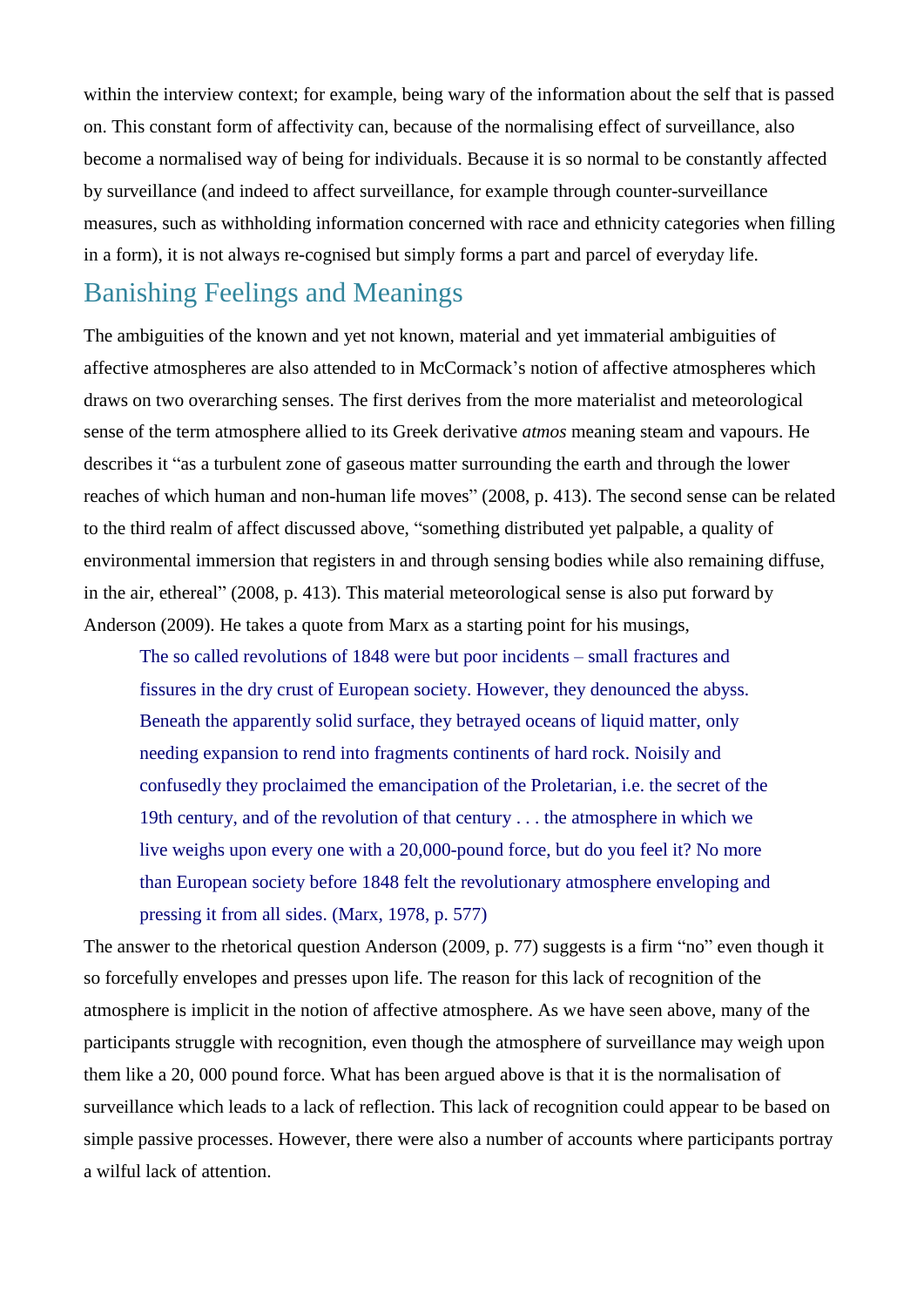Denise – Line 124: "[*and about your data and things in online shopping*] Sorry? [*Does it affect your life?*] I try not to think about it"

Tracy - Line 36: "you learn to block it even though we can see on the cameras what is going on [*mmm*] you know"

In the above extracts, Denise and Tracy portray explicit attempts to suppress thoughts and feelings concerned with surveillance. They both speak about two primary forms of surveillance (CCTV and dataveillance) in much the same way. They portray a sense that "nothing can be done about it" so thoughts and feelings related to it appear to be suppressed. Perhaps the alternative is to develop extreme forms of counter-surveillance measures, but this would be very difficult. For example, avoiding leaving any details on the internet or avoiding CCTV all requires a lot of thought and quite drastic measures.

### **Emergencies**

The impact of the increasing emergence of surveillance is culturally registered through a binary of politicised discourse. Under this hard surface we noted that there often resides much more fluidity, ambiguity, and complexity. Similarly Koskela (2000) discusses that within this deeper residue can be found the simultaneous ambivalent and ambiguous emotional experiences produced through particular surveilled contained spaces. The concepts of affective atmospheres help to illustrate the impacts of wider less-contained, less-than-conscious, ambiguous intensities produced through the surveillance systems. These tend to signify the surveillance systems as at times producing "atmospheres" rather than "cultures" or "assemblages" and "affect" rather than "emotions" or "cognitions." The process of being surveilled through the recent acceleration of surveillance systems may be viewed as producing new affective atmospheres that many of our participants struggled to articulate, relate to, and feel. Thus, the affective atmospheres of a surveillance society are difficult to decipher and analyse. Perhaps attempts to analyse them will always be insufficient, as even if we think about the surveillance systems in a homogenous way as we have here, their affects are bound to be idiosyncratic. Perhaps we should not attempt to conjecture the generalised affective experiences of the atmospheres of surveillance. Issues such as class, race, gender, economic status, and all manner of subjectivity are bound to position people differently in relation to surveillance. But what is apparent in the talk about surveillance that we bore witness to through our interviews, is a general lack of clarity and understanding of their processes and functions. In this respect, our data points to how the atmospheres of surveillance can be thought of as producing underlying embodied tensions due to their affective impacts upon a multitude of everyday phenomena. How potent these impacts are is not clear and what affects they may produce is equally difficult to decipher.

Perhaps further insights into these processes can be gauged through the UK riots in the summer of 2011, which were particularly widespread in London. Although many of the young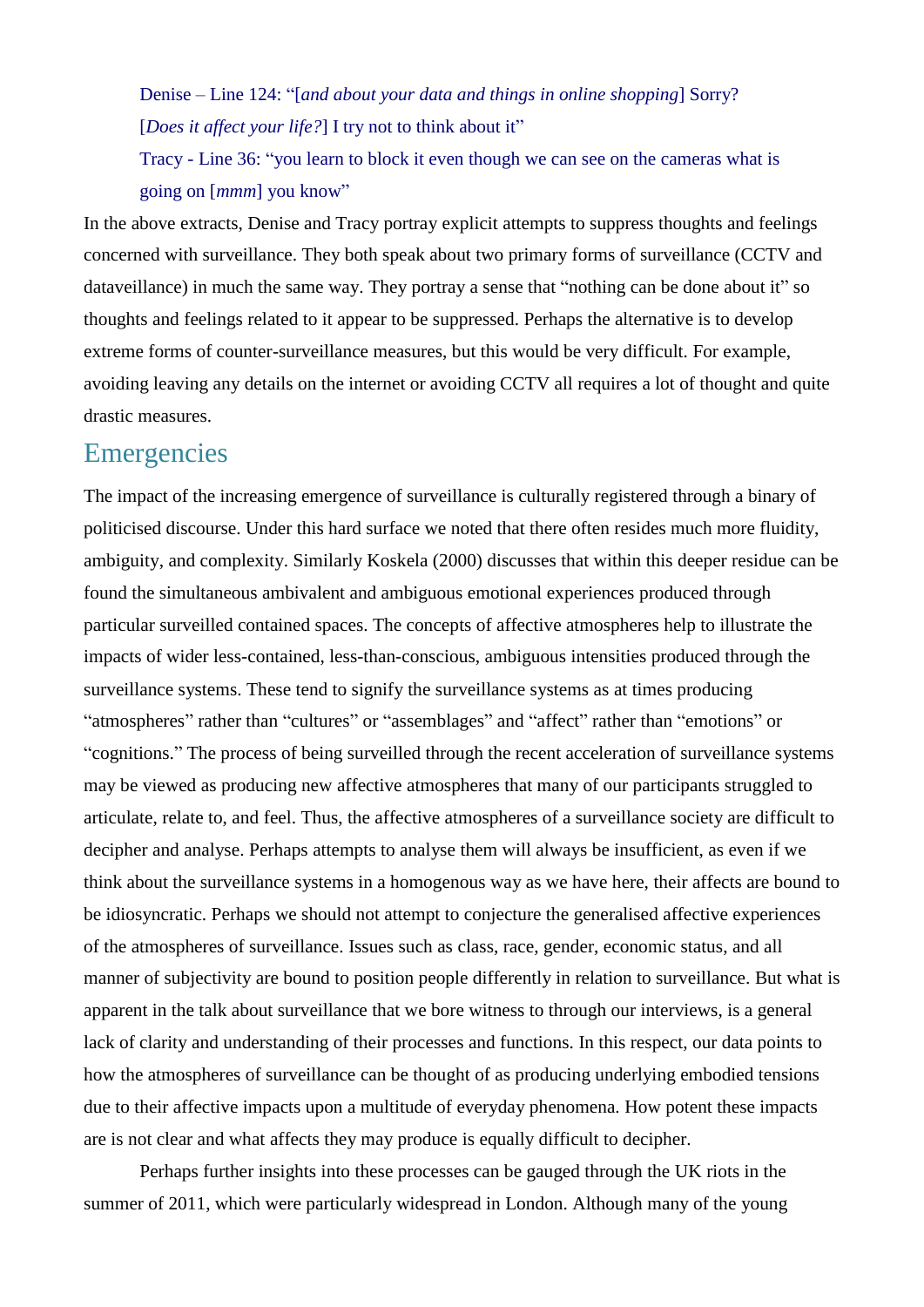people obscured their faces by wearing hoods and scarves as counter-surveillance measures, many did not. Was this due to a lack of awareness of the surveillance systems? Or was it some form of cathartic process releasing the inner affective tensions? No doubt it could have been both of these things and/or many more. We assume however, the ambiguities of the affective atmospheres of surveillance are likely to increasingly impact upon individuals as these systems grow in stature and complexity. Due to the clandestine characteristics of surveillance, its ever increasing ubiquity, complexity, and yet normalisation, it is, we argue, ironically contributing to its general incomprehensibility and inexpressibility. It seems that there is a general lack of awareness (both academically and publically) as to how the multiplicity of these systems are impacting upon life on a day to day basis. So, psychologists have an important role to play here. Discrete systems alongside particular groups of people could be further investigated to develop understandings of the potential potency of various forms of affective atmospheres (for example, not only of the different systems but the various surveillors—the state gaze and/or the criminal gaze). Admittedly, this form of precision analysis is certainly a short coming of the present analysis. However, we recommend that methods of analysis should be particularly sensitive to the "not so conscious" processes that we have here attempted to illustrate. Indeed, researchers outside of the field of psychology have suggested that new forms of surveillance has emerged as "the dominant organizing practice of late modernity" (Ball, Haggerty, & Lyon, 2012, p. 1), this is certainly something that we should be (re)theorising in contemporary psychology.

# Funding

This research received no specific grant from any funding agency in the public, commercial, or notfor-profit sectors. **[AQ: Please confirm whether the given funding statement is accurate and correct.]**

## References

Anderson, B. (2009). Affective atmospheres. *Emotion, space and society, 2*(2), 77–81.

- Ball, K., Haggerty, K., & Lyon, D. (2012). Routledge handbook of surveillance studies. Oxford, UK: Routledge International Handbooks.
- Bissell, D. (2010). Passenger mobilities: Affective atmospheres and the sociality of public transport. *Environment and Planning D: Society and Space, 28*(2), 270–289.
- Böhme, G. (1993). Atmosphere as the fundamental concept of a new aesthetics. *Thesis eleven, 36*(1), 113–126.
- Brown, S. D., & Stenner, P. (2009). *Psychology without foundations*. London, UK: Sage.
- Bucci, W. (1997). *Psychoanalysis and cognitive science: A multiple code theory*. New York, NY: Guilford Publications.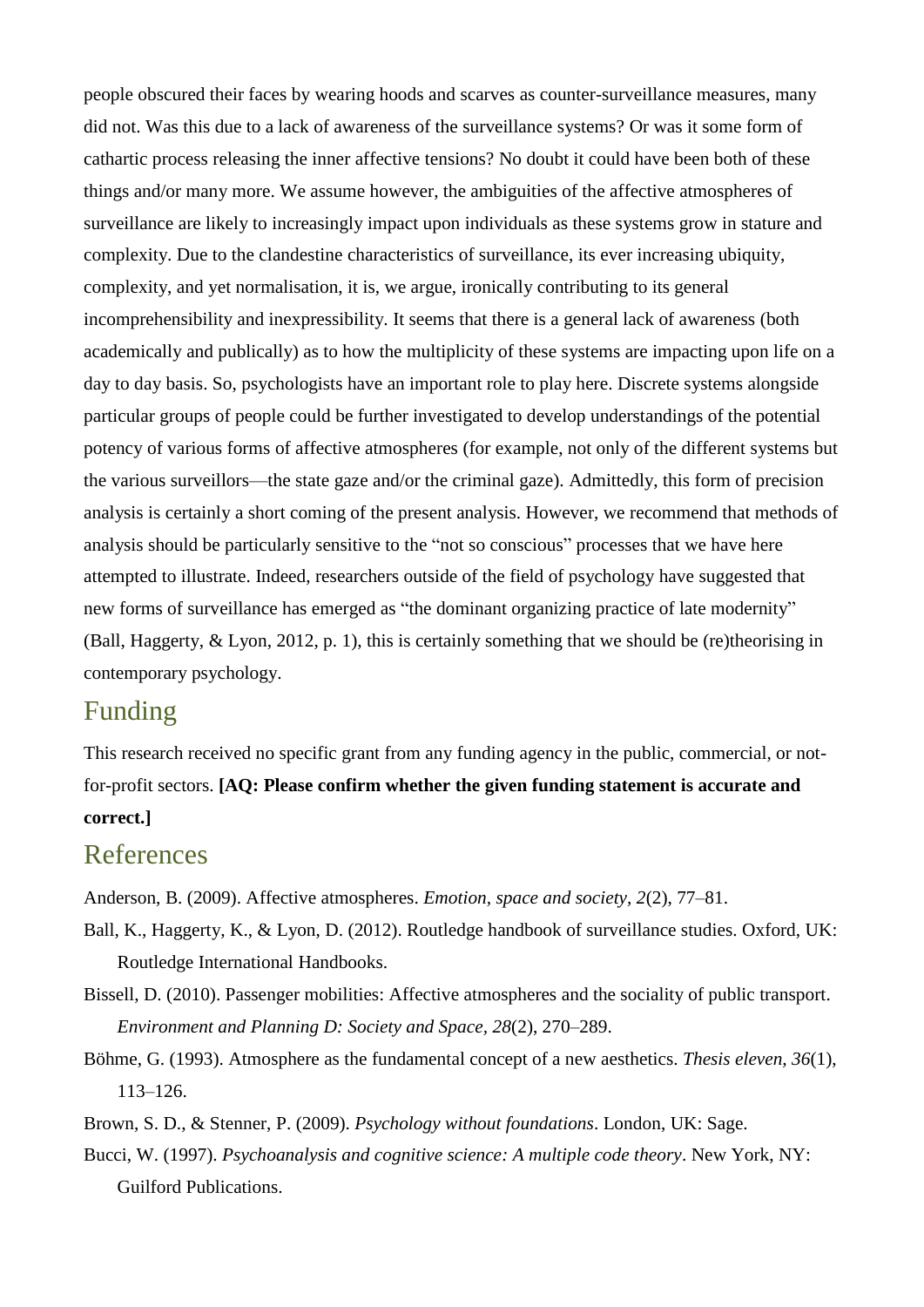- Chan, J. (2008). The new lateral surveillance and a culture of suspicion. *Sociology of Crime, Law and Deviance, 10*, 223–239.
- Conradson, D., & Latham, A. (2007). The experiential economy of London: Antipodean transnationals and the overseas experience. *Mobilities, 2*, 231–254.

Cromby, J. (2011). Affecting qualitative health psychology. *Health Psychology Review, 5*(1), 79–96.

- Davidson, J., Smith, M., & Bondi, L. (2007). *Emotional geographies*. Aldershot, UK: Ashgate Publishing Limited.
- Deleuze, G., & Guattari, F. (1987). *A thousand plateaus: Capitalism and schizophrenia*. Minneapolis: University of Minnesota Press.
- Ellis, D., & Tucker, I. (2011). Virtuality and Ernst Bloch: Hope and subjectivity. *Subjectivity*, *4*, 434–450.
- Gregg, M., & Seigworth, G. J. (2010). *The affect theory reader*. Durham, NC: Duke University Press.
- Haggerty, K., & Ericson, R. (2000). The surveillant assemblage. *The British Journal of Sociology, 51*(4), 605–622.
- Hallward, P. (2006). *Out of this world: Deleuze and the philosophy of creation*. London, UK: Verso.
- Harper, D., Tucker, I., & Ellis, D. (in press). *The political economy of personal information: Everyday experiences of surveillance technologies.* In K. S. Ball & L. Snider (Eds.), The surveillance-industrial complex: A political economy of surveillance. London, UK: Routledge.
- Hier, S. P. (2003). Probing the surveillant assemblage: On the dialectics of surveillance practices as processes of social control. *Surveillance and Society, 1*(3), 399–411.
- Koskela, H. (2000). "The gaze without eyes": Video-surveillance and the changing nature of urban space. *Progress in Human Geography, 24,* 243–265.
- Lyon, D. (2003a). *Surveillance after September 11*. Cambridge, UK: Polity Press.
- Lyon, D. (2003b). *Surveillance as social sorting: Privacy, risk, and digital discrimination*. New York, NY: Routledge.
- Lyon, D. (2007). *Surveillance studies: An overview*. Cambridge, UK: Polity Press.
- Marx, K. (1978). Speech at the anniversary of the people's paper. New York, NY: WW Norton.
- Massumi, B. (2002). *Parables for the virtual: Movement, affect, sensation*. Durham, NC: Duke University Press Books.
- McCormack, D. P. (2008). Engineering affective atmospheres on the moving geographies of the 1897 Andrée expedition. *cultural geographies, 15*(4), 413.
- McGrath, J. E. (2004). *Loving Big Brother: Performance, privacy and surveillance space*. London, UK: Routledge.